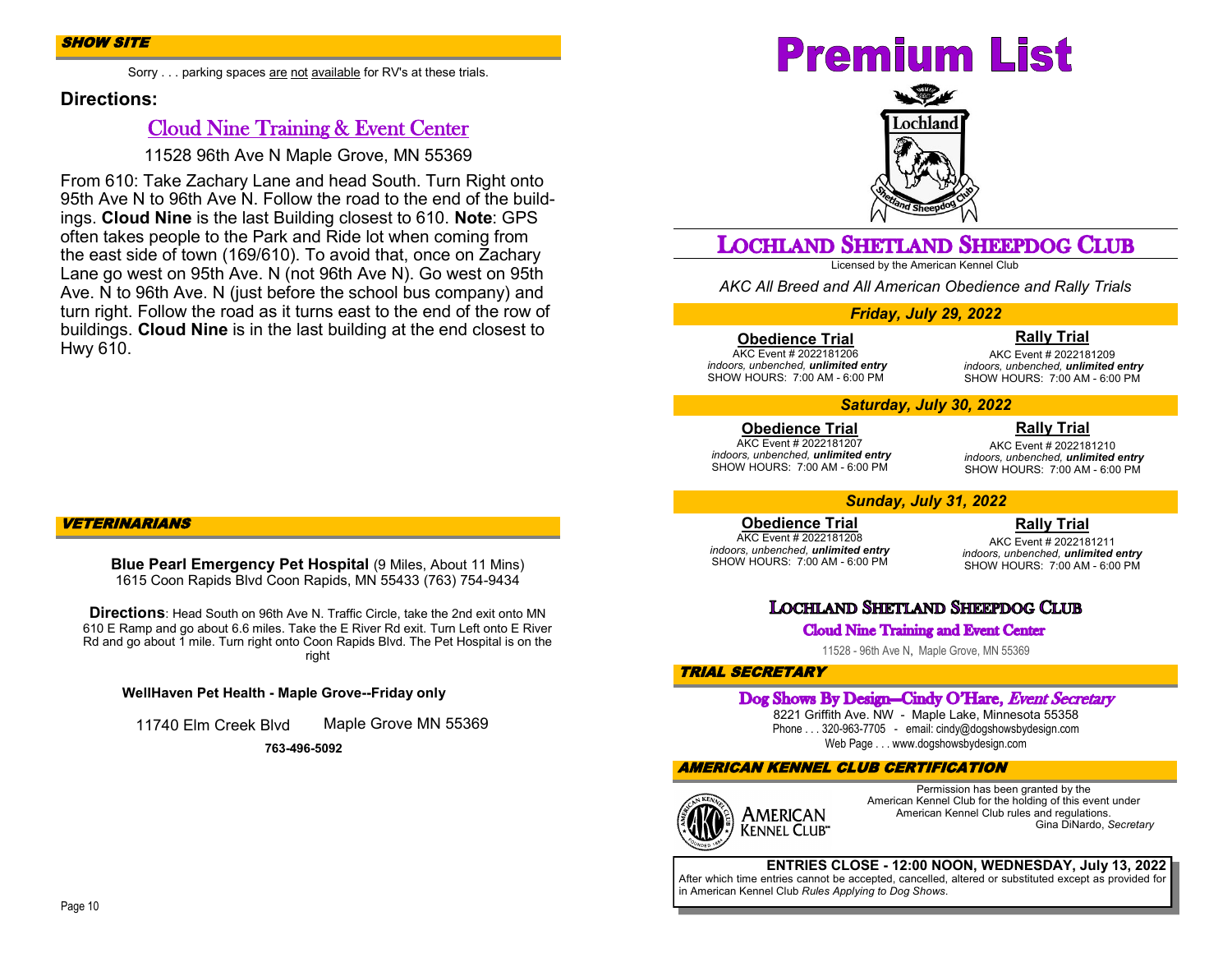#### CLUB OFFICERS & COMMITTEES

#### *OFFICERS*

| $Lsscsec1@amail.com612-743-2964$ |  |
|----------------------------------|--|

#### *BOARD OF DIRECTORS*

Vicki Weis Wendy Dynes Dawn Fleischhacker Sarah Spinler

#### *OBEDIENCE TRIAL COMMITTEE*

#### **Nichol Monson-Edwards, Trial Chairperson**

| 14440 River Hills Pkwy, Dayton, MN 55327.763-458-0755 Nichol.monson@gmail.com |  |
|-------------------------------------------------------------------------------|--|
|                                                                               |  |
|                                                                               |  |

and all Officers and Members of the Board of Directors

|                                          |                                 | <b>Judges' Assignments</b> |                                 |
|------------------------------------------|---------------------------------|----------------------------|---------------------------------|
| <b>Obedience Trial</b><br><b>Classes</b> | Friday,<br><b>July 29, 2022</b> | Saturday,<br>July 30, 2022 | Sunday,<br>July 31, 2022        |
| <b>Novice A</b>                          | <b>Ms. Karen Anderson</b>       | <b>Ms. Susan Emerson</b>   | <b>Ms. Karen Anderson</b>       |
| <b>Beginner Novice A</b>                 | <b>Ms. Karen Anderson</b>       | <b>Ms. Susan Emerson</b>   | <b>Ms. Karen Anderson</b>       |
| <b>Beginner Novice B</b>                 | <b>Ms. Karen Anderson</b>       | <b>Ms. Susan Emerson</b>   | <b>Ms. Karen Anderson</b>       |
| <b>Preferred Open</b>                    | <b>Ms. Karen Anderson</b>       | <b>Ms. Susan Emerson</b>   | <b>Ms. Karen Anderson</b>       |
| <b>Open A</b>                            | <b>Ms. Karen Anderson</b>       | <b>Ms. Susan Emerson</b>   | <b>Ms. Karen Anderson</b>       |
| Open B                                   | <b>Ms. Karen Anderson</b>       | <b>Ms. Susan Emerson</b>   | <b>Ms. Karen Anderson</b>       |
| <b>Preferred Novice</b>                  | <b>Ms. Karen Anderson</b>       | <b>Ms. Susan Emerson</b>   | <b>Ms. Karen Anderson</b>       |
| <b>Novice B</b>                          | <b>Ms. Karen Anderson</b>       | <b>Ms. Susan Emerson</b>   | <b>Ms. Karen Anderson</b>       |
| <b>Graduate Open</b>                     | <b>Ms. Susan Emerson</b>        | <b>Ms. Karen Anderson</b>  | <b>Ms. Susan Emerson</b>        |
| <b>Utility A</b>                         | <b>Ms. Susan Emerson</b>        | <b>Ms. Karen Anderson</b>  | <b>Ms. Susan Emerson</b>        |
| <b>Utility B</b>                         | <b>Ms. Susan Emerson</b>        | <b>Ms. Karen Anderson</b>  | <b>Ms. Susan Emerson</b>        |
| <b>Preferred Utility</b>                 | <b>Ms. Susan Emerson</b>        | <b>Ms. Karen Anderson</b>  | <b>Ms. Susan Emerson</b>        |
| <b>Rally Classes</b>                     | Friday,<br><b>July 29, 2022</b> | Saturday,<br>July 30, 2022 | Sunday,<br><b>July 31, 2022</b> |
| <b>All Regular</b>                       | <b>Ms. Susan Emerson</b>        | <b>Ms. Karen Anderson</b>  | <b>Ms. Susan Emerson</b>        |
| Judges                                   |                                 |                            |                                 |
|                                          |                                 |                            |                                 |

#### RIBBON AND ROSETTE PRIZES

|                                                                                         | Blue & Green Rosette |
|-----------------------------------------------------------------------------------------|----------------------|
|                                                                                         |                      |
| Each dog with a Qualifying Score in a Regular Obedience / Rally Class Dark Green Ribbon |                      |
|                                                                                         |                      |
|                                                                                         |                      |
|                                                                                         |                      |
|                                                                                         |                      |
|                                                                                         |                      |

#### Lochland Shetland Sheepdog Club is proud to award New Title Rosettes to each dog earning a new title at these trials

#### ACCOMMODATIONS

Most of the hotels will assess a pet fee. Please check on dog acceptance policies and pet fees when making your reservations. Policies do change. As always, please clean up after your dogs!

> **La Quinta**, Brooklyn Park 7011 Northland Circle, Brooklyn Park, MN 763-971-8000 **Super 8**, Brooklyn Center 6445 James Circle, Brooklyn Center, MN 763-566-9810

## **ATTENTION EXHIBITORS**

#### **\* COVID-19 INFORMATION \***

#### **Exhibitors, judges, workers and spectators will be required to comply with all Facility, Local and State mandates that are in place at the time of the event. Updates will be posted in the Judging Program.**

#### **BE PREPARED TO WEAR A MASK IN THE RING IF YOUR JUDGE HAS REQUESTED THAT EXHIBITORS BE MASKED**

"Effective January 1, 2010 All dogs must be individually registered with either the AKC or a foreign registry organization whose pedigrees are acceptable for AKC registration in order to participate in any AKC Conformation, Performance, or Companion event. "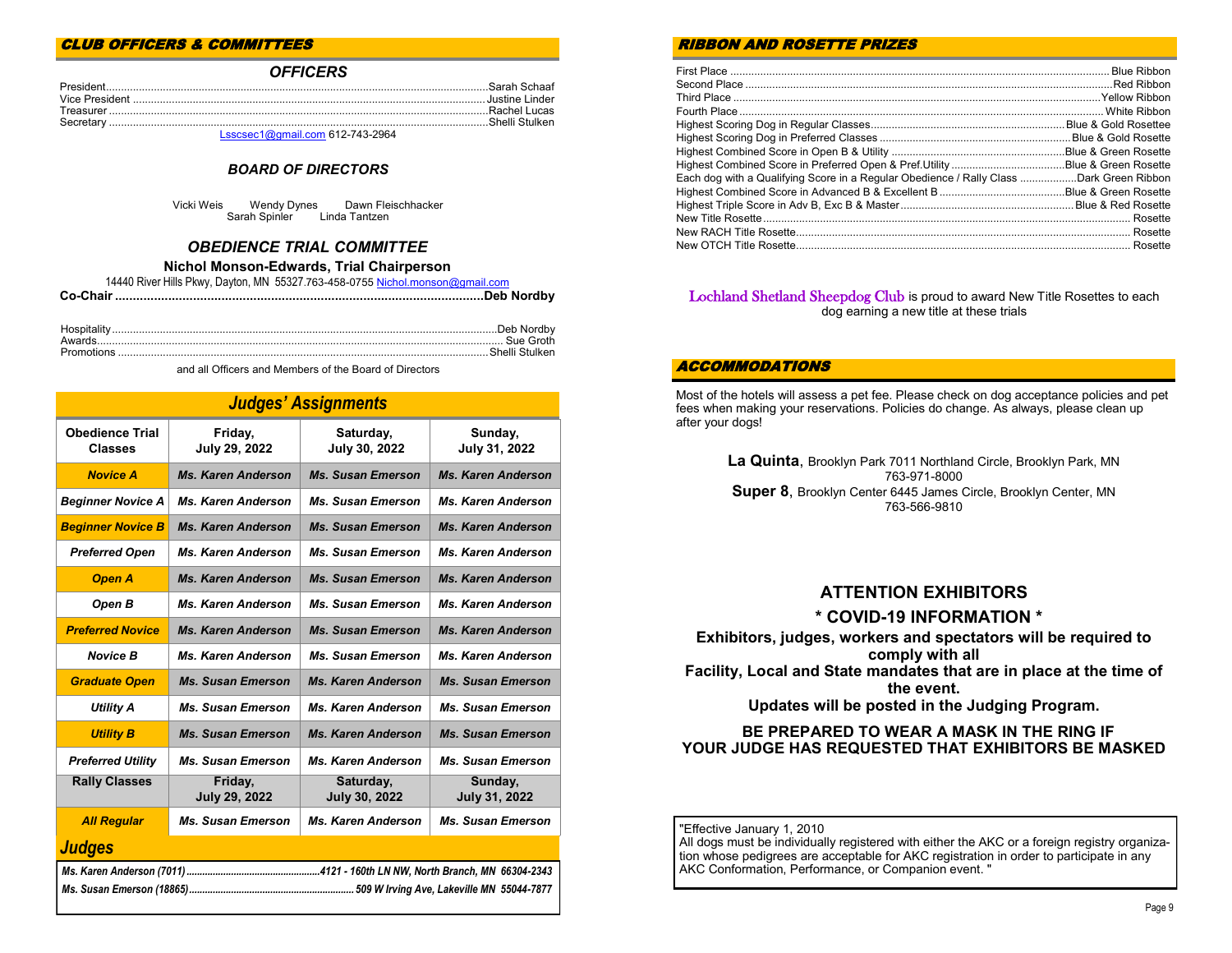#### AGREEMENT

I (we) agree that the club holding this event has the right to refuse this entry for cause which the club shall deem sufficient. In consideration of the acceptance of this entry and of the holding of this event and of the opportunity to have the dog judged and to win prizes, ribbons, or trophies, I (we) agree to hold the AKC, the event-giving club, their members, directors, governors, officers, agents, superintendents or event secretary and the owner and/or lessor of the premises and any provider of services that are necessary to hold this event and any employees or volunteers of the aforementioned parties, and any AKC approved judge, judging at this event, harmless from any claim for loss or injury which may be alleged to have been caused directly or indirectly to any person or thing by the act of this dog while in or about the event premises or grounds or near any entrance thereto, and I (we) personally assume all responsibility and liability for any such claim; and I (we) further agree to hold the aforementioned parties harmless from any claim for loss, injury or damage to this dog.

Additionally, I (we) hereby assume the sole responsibility for and agree to indemnify, defend and save the aforementioned parties harmless from any and all loss and expense (including legal fees) by reason of the liability imposed by law upon any of the aforementioned parties for damage because of bodily injuries, including death at any time resulting therefrom, sustained by any person or persons, including myself (ourselves), or on account of damage to property, arising out of or in consequence of my (our) participation in this event, however such, injuries, death or property damage may be caused, and whether or not the same may have been caused or may be alleged to have been caused by the negligence of the aforementioned parties or any of their employees, agents, or any other persons. **I (WE) AGREE THAT ANY CAUSE OF ACTION, CONTROVERSY OR CLAIM ARISING OUT OF OR RELATED TO THE ENTRY, EXHIBITION OR ATTENDANCE AT THE EVENT BETWEEN THE AKC AND THE EVENT-GIVING CLUB (UNLESS OTHERWISE STATED IN ITS PREMIUM LIST) MYSELF (OURSELVES) OR AS TO THE CONSTRUCTION, INTERPRETATION AND EFFECT OF THIS AGREEMENT SHALL BE SETTLED BY ARBITRATION PURSUANT TO THE APPLICABLE RULES OF THE AMERICAN ARBITRATION ASSOCIATION. HOWEVER, PRIOR TO ARBITRATION ALL APPLICABLE AKC BYLAWS, RULES, REGULATIONS AND PROCEDURES MUST FIRST BE FOLLOWED AS SET FORTH IN THE AKC CHARTER AND BYLAWS, RULES, REGULATIONS, PUBLISHED POLICIES AND GUIDELINES.**

#### **INSTRUCTIONS**

1. (Variety) if you are entering a dog of breed in which there are varieties for show purposes, please designate the particular variety you are entering, i.e., Cocker Spaniel (solid color black, ASCOB, parti-color), Beagles (not exceeding 13 in., over 13 in. but not exceeding 15 in.), Dachshunds (longhaired, smooth, wirehaired), Collies (rough, smooth), Bull Terriers (colored, white), Manchester Terriers (standard, toy), Chihuahuas (smooth coat, long coat), English Toy Spaniels (King Charles and Ruby, Blenheim and Prince Charles), Poodles (toy, miniature, standard).

2. The following categories of dogs may be entered and shown in Best of Breed competition: Dogs that are Champions of Record and dogs which, according to their owners' records, have completed the requirements for a championship, but whose championships are unconfirmed. The showing of unconfirmed Champions in Best of Breed competition is limited to a period of 90 days from the date of the show where the dog completed the requirements for a championship.

3. (Event Class) Consult the classification in this premium list. If the event class in which you are entering your dog is divided, then, in addition to designating the class, specify the particular division of the class in which you are entering your dog, i.e, age division, color division, weight division.

4. A dog must be entered in the name of the person who actually owned it at the time entries for an event closed. If a registered dog has been acquired by a new owner it must be entered in the name of its new owner in any event for which entries closed after the date of acquirement, regardless of whether the new owner has received the registration certificate indicating that the dog is recorded in his name. State on entry form whether transfer application has been mailed to the AKC. (For complete rules, refer to Chapter 11, Section 3.)

#### EXHIBITORS . . . PLEASE NOTE

**UNSIGNED ENTRIES CANNOT BE ACCEPTED**. Entries not on Official AKC Entry Forms and photocopies of entry forms without Agreement and Rules on the reverse side of the Official AKC Entry Form are NOT ACCEPTABLE.

- **MAIL ALL ENTRIES WITH FEES** to Cindy O'Hare, Show Secretary, 8221 Griffith Ave NW, Maple Lake, MN 55358. Entries received without fees will not be accepted. Acknowledgment of entries will be made as soon as practicable with entry confirmation notice and judging program. Should such acknowledgment not be received by the exhibitor within a reasonable time, please notify Dog Shows By Design (320) 963-7705 or cindy@dogshowsbydesign.com.
- **MAKE ALL CHECKS AND MONEY ORDERS PAYABLE TO . . . CINDY O'HARE, EVENT SECRETARY.;** CANADIAN EXHIBITORS must make fees payable in U.S. FUNDS. Please mail checks or money orders with entries.
- **POST DATED CHECKS, RETURNED CHECKS AND DECLINED CREDIT CARDS** do not constitute a valid entry fee. A collection fee to the amount of each returned check or declined card.
- **NO ENTRY SHALL BE MADE AND NO ENTRY SHALL BE ACCEPTED WHICH SPECIFIES ANY CONDITIONS AS TO ITS ACCEPTANCE.**
- **ENTRY FEES SHALL NOT BE REFUNDED** in the event that a dog is absent, disqualified, excused by Veterinarian or Judge, or barred from competition by action of Show Committee. If because of riots, civil disturbances or other acts beyond the control of the management it is impossible to open or to complete the show, no refund of entry fee will be made. Extreme weather conditions, such as, but not limited to snow storms, hurricanes, lightning, extreme heat, must be considered for the health and safety of the dogs, exhibitors and spectators. The well-being of dogs, exhibitors and spectators is of paramount importance and, in the event it is necessary to cancel or stop the show before completion, no refund of entry fee will be made.
- **NO REFUND FOR DUPLICATE ENTRIES.** Every effort to find all duplicate entries will be made; however, if the entry has been processed, no refund will be made.
- **THIS CLUB DOES NOT AGREE TO ARBITRATE CLAIMS as set forth on the Official AKC Entry Form for these events.**
- **ERRORS ON ENTRY BLANKS.** Owners are responsible for errors in making out entry forms, whoever may make such errors, and no entry fee will be refunded in event of such errors or cancellation of entries after the published closing date.
- **DOGS MAY ARRIVE** any time prior to their scheduled time of judging. Dogs not required for further judging will be excused.
- **JUDGES WILL NOT WAIT FOR ANY DOG HOLDING UP A CLASS.** Owners or agents alone are responsible for the presence of their dogs in the judging ring when their classes are called to be judged.
- **ALL DOGS PRESENT MUST BE HELD ON LEASH OR CONFINED TO THEIR CRATES** except when being judged. **THE SHOW SPONSORING CLUBS RESERVE THE RIGHT** to substitute trophies with ones of equal or greater value.
- **MANAGEMENT IS NOT RESPONSIBLE** for the loss of, damage to, or death of any dog exhibited, or for the possessions of any participant, whether the result of accident or any other cause. It is expressly understood that every dog at the show is in the care and custody and control of his owner or handler during the entire time the dog is on the show premises.
- **THE LOCHLAND SHETLAND SHEEPDOG CLUB, THE SHOW SECRETARY, THEIR AGENTS, EMPLOYEES, ETC.,** assume no responsibility for any loss, damage or injury sustained by spectators, exhibitors, handlers, their employees or children, etc., or to any of their dogs or property. Entrants and spectators to this show do so entirely at their own risk.
- **THIS SHOW IS GOVERNED BY THE AMERICAN KENNEL CLUB.** Exhibitors should read the AKC agreement on the entry blank in the Premium List.

**RUNOFFS:** Runoff for High Combined will not be performed until the completion of Utility A, Utility B and Open B and the awarding of those classes and final tabulation by the Show Secretary. Runoff for High in Trial will be performed after the awarding of all Regular Classes and final tabulation by the Show Secretary.

#### **IMPORTANT NOTICE:**

**EXHIBITORS SHOULD FOLLOW THEIR VETERINARIAN'S RECOMMENDATION TO ASSURE THEIR DOGS ARE FREE OF INTERNAL AND EXTERNAL PARASITES, ANY COMMUNICABLE DISEASES, AND HAVE APPROPRIATE VACCINATIONS.**

**PROOF OF CURRENT RABIES VACCINATION MUST BE IN THE POSSESSION OF EXHIBITORS OR HANDLERS FOR ALL DOGS AT THESE TRIALS.**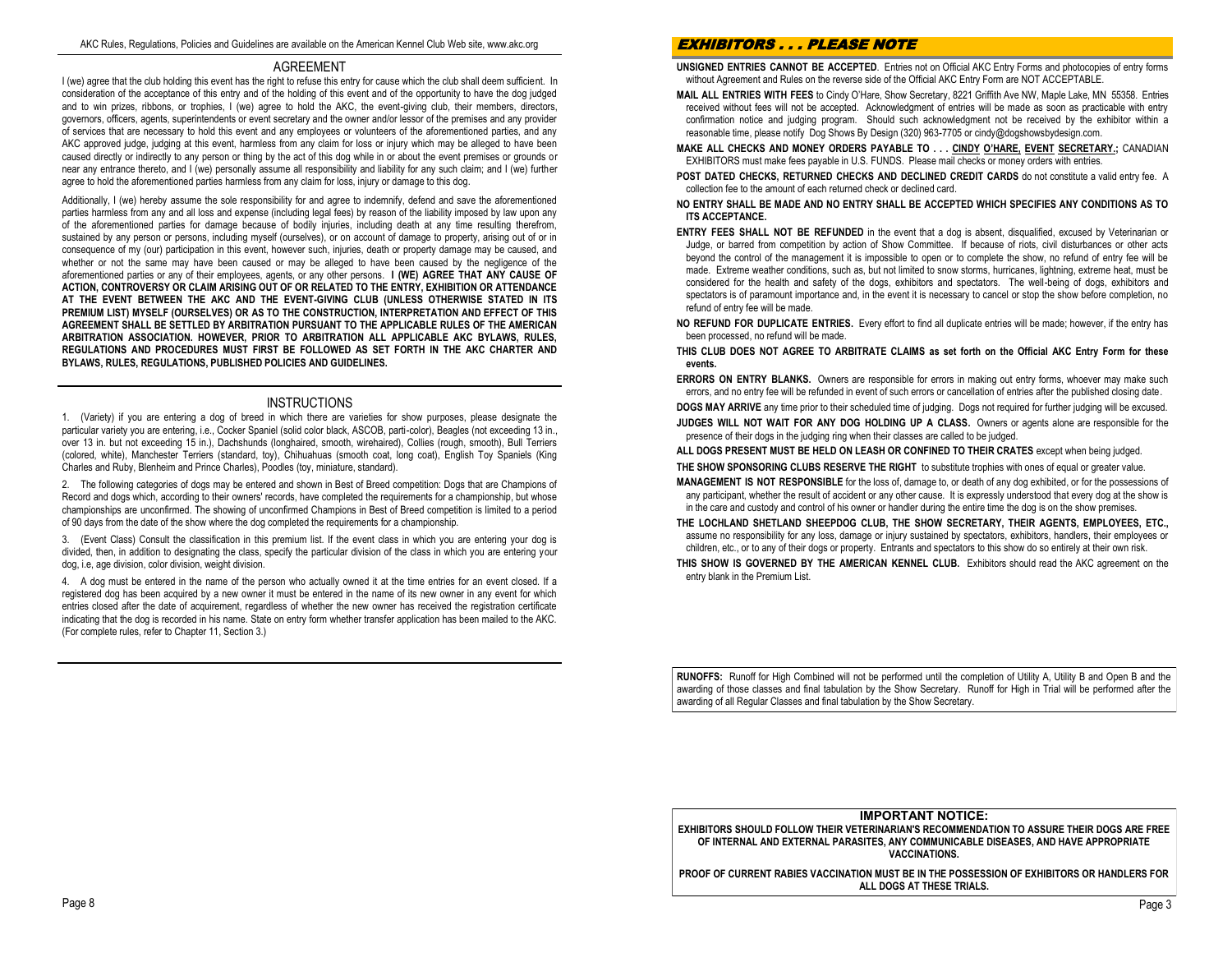#### **OFFICIAL AMERICAN KENNEL CLUB ENTRY FORM**

#### **Cloud Nine Training and Event Center**

11528 - 96th Ave N, Maple Grove, MN 55369

| Friday, July 29, 2022<br>Saturday, July 30, 2022                                                                                                                                                                                                                                                                                                                                    |         | <b>Sunday, July 31, 2022</b> |                 |               |
|-------------------------------------------------------------------------------------------------------------------------------------------------------------------------------------------------------------------------------------------------------------------------------------------------------------------------------------------------------------------------------------|---------|------------------------------|-----------------|---------------|
|                                                                                                                                                                                                                                                                                                                                                                                     |         | <b>FRIDAY</b>                | <b>SATURDAY</b> | <b>SUNDAY</b> |
| <b>Obedience-First Entry (each day)</b>                                                                                                                                                                                                                                                                                                                                             | \$28.00 |                              |                 |               |
| <b>Obedience—Additional Entry</b> (for the same dog each day)                                                                                                                                                                                                                                                                                                                       | \$20.00 |                              |                 |               |
| The above entry fees include \$0.50 AKC Recording Fee & \$3.00 Event Service Fee for each 1st entry & for each<br>additional entry of the same dog in regular & non-regular recordable single entry classes.                                                                                                                                                                        |         |                              |                 |               |
| Rally-First Entry (each day)                                                                                                                                                                                                                                                                                                                                                        | \$28.00 |                              |                 |               |
| Rally-Additional Entry (for the same dog same day)                                                                                                                                                                                                                                                                                                                                  | \$20.00 |                              |                 |               |
| ENTRIES CLOSE 12 NOON WEDNESDAY, July 13, 2022<br>Make Checks payable to: CINDY O'HARE<br>Mail to: Cindy O'Hare, Event Secretary 8221 Griffith Ave NW, Maple Lake, MN 55358<br>Conditional, unsigned, or incomplete entries or entries received without fees will not be accepted. All cancellations must be written and<br>received by the Show Secretary before the closing date. |         |                              |                 |               |

| I ENCLOSE \$  for entry fees                                                                                                       | <b>I ENCLOSE \$</b> | Catalogs |
|------------------------------------------------------------------------------------------------------------------------------------|---------------------|----------|
| Black become construction of the IMBODIANII Dead confully to be described as a compatible form films and Alemana to be constructed |                     |          |

Please typewrite or print with black ink. IMPORTANT - Read carefully, instructions on reverse side before filling out. Numbers in boxes indicate sections of the instructions relevant to the information needed in that box.

| <b>BRFFD</b>                                                                                                                                                                                                                                            | VARIETY [1]    |                                   | <b>SEX</b>                     |
|---------------------------------------------------------------------------------------------------------------------------------------------------------------------------------------------------------------------------------------------------------|----------------|-----------------------------------|--------------------------------|
| OBEDIENCE TRIAL CLASSES (check classes to be entered)                                                                                                                                                                                                   |                |                                   | OBED JUMP HEIGHT<br>$\sqrt{2}$ |
| $\Box$ Novice A $\Box$ Novice B $\Box$ Open A $\Box$ Open B $\Box$ Utility A $\Box$ Utility B $\Box$ UDX                                                                                                                                                |                |                                   |                                |
| OPTIONAL & ALTERNATIVE TITLING CLASSES (check classes to be entered)                                                                                                                                                                                    |                |                                   |                                |
| $\Box$ Begin Novice A $\Box$ Begin Novice B $\Box$ Graduate Novice $\Box$ Graduate Open<br>$\Box$ Pref- Novice $\Box$ Pref- Open $\Box$ Pref- Utility                                                                                                   |                |                                   | RLY JUMP HGT                   |
| RALLY TRIAL CLASSES (check classes to be entered)<br>$\Box$ Novice A $\Box$ Novice B $\Box$ Intermediate $\Box$ Advanced A $\Box$ Advanced B $\Box$ Excellent A $\Box$ Excellent B $\Box$ Master                                                        |                |                                   |                                |
| FULL NAMEOF DOG                                                                                                                                                                                                                                         |                |                                   |                                |
| $\Box$ AKC REG. NO<br>$\Box$ AKC MA NO.                                                                                                                                                                                                                 | DATE OFBIRTH   |                                   |                                |
| $\Box$ I.L.P./PALNO.                                                                                                                                                                                                                                    |                | PLACE OF □ USA □ Canada □ Foreign |                                |
| $\Box$ FOREIGN REG. NO. & COUNTRY                                                                                                                                                                                                                       | <b>BIRTH</b>   | (Do not print in catalog)         |                                |
| <b>BREEDER</b>                                                                                                                                                                                                                                          |                |                                   |                                |
| <b>SIRE</b>                                                                                                                                                                                                                                             |                |                                   |                                |
| <b>DAM</b>                                                                                                                                                                                                                                              |                |                                   |                                |
| ACTUAL OWNER(S) [4] <b>Example 20</b> Second 20 ACTUAL OWNER(S) [4]                                                                                                                                                                                     |                |                                   |                                |
|                                                                                                                                                                                                                                                         | (Please Print) |                                   |                                |
|                                                                                                                                                                                                                                                         |                |                                   |                                |
| CITY CITY CONTENTS OF STATE THE CITY OF THE CITY CONTENTS OF THE CITY CONTENTS OF THE CITY OF THE CITY OF THE CITY OF THE CITY OF THE CITY OF THE CITY OF THE CITY OF THE CITY OF THE CITY OF THE CITY OF THE CITY OF THE CITY                          |                |                                   |                                |
| NAME OF OWNER'S AGENT<br>(IF ANY) AT THE SHOW AND THE SHOW IN THE SHOW IN THE SHOW IN THE SHOW IN THE SHOW IN THE SHOW IN THE SHOW IN THE SHOW IN THE SHOW IN THE SHOW IN THE SHOW IN THE SHOW IN THE SHOW IN THE SHOW IN THE SHOW IN THE SHOW IN THE S |                |                                   |                                |
| I CERTIEV that I am the actual owner of the dog or that I am the duly authorized agent of the actual owner whose name I have entered above. In                                                                                                          |                |                                   |                                |

I CERTIFY that I am the actual owner of the dog, or that I am the duly authorized agent of the actual owner whose name I have entered above. In consideration of the acceptance of this entry, I (we) agree to abide by the rules and regulations of The American Kennel Club in effect at the time of this event, and by any additional rules and regulations appearing in the premium list for this event, and further agree to be bound by the "Agreement" printed on the reverse side of this entry form. I (we) certify and represent that the dog entered is not a hazard to persons or other dogs. This entry is submitted for acceptance on the foregoing representation and Agreement. I (we) agree to conduct myself (ourselves) in accordance with all such Rules and Regulations (including all provisions applying to discipline) and to abide by any decisions made in accord with them. I (we) certify and represent that the dog entered is not a hazard to persons or other dogs.

SIGNATURE of owner or his agent duly authorized to make this entry

TELEPHONE#

EMAIL \_\_\_\_\_\_\_\_\_\_\_\_\_\_\_\_\_\_\_\_\_\_\_\_\_\_\_\_\_\_\_\_\_\_\_\_\_\_\_\_\_\_\_\_\_\_\_\_\_\_\_\_\_\_\_\_\_\_\_\_\_\_\_\_\_\_\_\_\_\_\_\_\_\_\_\_\_\_\_\_\_\_\_\_\_\_\_\_\_\_\_\_\_\_\_

**OBEDIENCE TRIAL REGULAR CLASSES**

Novice A & B Open A & B Utility A & B **OBEDIENCE TRIAL OPTIONAL TITLING CLASSES** Beginner Novice A & B Graduate Novice Graduate Open

**OBEDIENCE TRIAL ALTERNATE TITLING CLASSES** 

Preferred Novice Preferred Open Preferred Utility

#### **RALLY TRIAL CLASSES**

Novice A & B Intermediate Advanced A & B Excellent A & B Master

**TRANSFERS** . . . For these trials will be accepted, according to the provisions stated in "American Kennel Club, Obedience Regulations

**Bitches in season** (on the date of the show) are not permitted to compete . . . American Kennel Club *Obedience Regulation*, amended to January 1, 2019. Females in season are not permitted to compete. If a female is withdrawn from competition because it came into season and the event secretary is notified no later than one half hour prior to the start of the first class in the trial, the club giving the show will return the entry fee less \$10.00 per entry to the owner of the bitch.

#### **CATALOGS**

Trial Catalogs may be ordered with your entry . . . **\$5.00 per copy** . . . and picked-up the day of the Trial. A very limited number of catalogs will be available for purchase at the Trial . . . **\$6.00 per copy**.

#### ENTRY FEES

| Additional entry/entries of same dog same day (Obedience or Rally)  \$20.00 |  |
|-----------------------------------------------------------------------------|--|
| Additional entry/entries of same dog same day (Obedience or Rally) \$20.00  |  |

**ENTRIES CLOSE . . . 12 NOON, WEDNESDAY, July 13, 2022,** at the address of the Show Secretary, after which time entries cannot be accepted, changed or canceled.

**MAKE CHECKS & MONEY ORDERS PAYABLE TO: Cindy O'Hare, Event Secretary**

**MAIL ALL ENTRIES WITH FEES** to Cindy O'Hare, Event Secretary, 8221 Griffith Ave NW, Maple Lake, MN 55358.

**ENTRIES WILL NOT BE ACCEPTED WITHOUT FEES.**

#### **FAX ENTRIES WILL NO LONGER BE ACCEPTED!**

**EMAIL ENTRIES WILL BE ACCEPTED UP TO THE CLOSING TIME AND DATE EMAIL ADDRESS: cindy@dogshowsbydesign.com. Official AKC Entry Forms must be used and both sides of the entry form must be transmitted. Credit Card issuer's name (Visa, Discover or Master Card only),** credit card number, expiration date, cardholder's name, and signature must appear on a cover page. The Credit Card System fee is \$3.00 per entry per show in addition to entry fees.

#### **CANADIAN EXHIBITORS MAKE CHECKS PAYABLE IN U.S. FUNDS.**

**CONFIRMATION OF ENTRY & JUDGING PROGRAM** will be sent (via First Class USPS mail) to the address list on the Official AKC Entry Form, *as per AKC Rules and Regulations*. If you need information regarding your entry . . . please phone 320-963-7705 or email cindy@dogshowsbydesign.com. Programs will also be posted on www.dogshowsbydesign.com

> *. . . for additional Premium Lists, Entry Forms, Judging Programs, visit . . .*  **http://www.dogshowsbydesign.com**